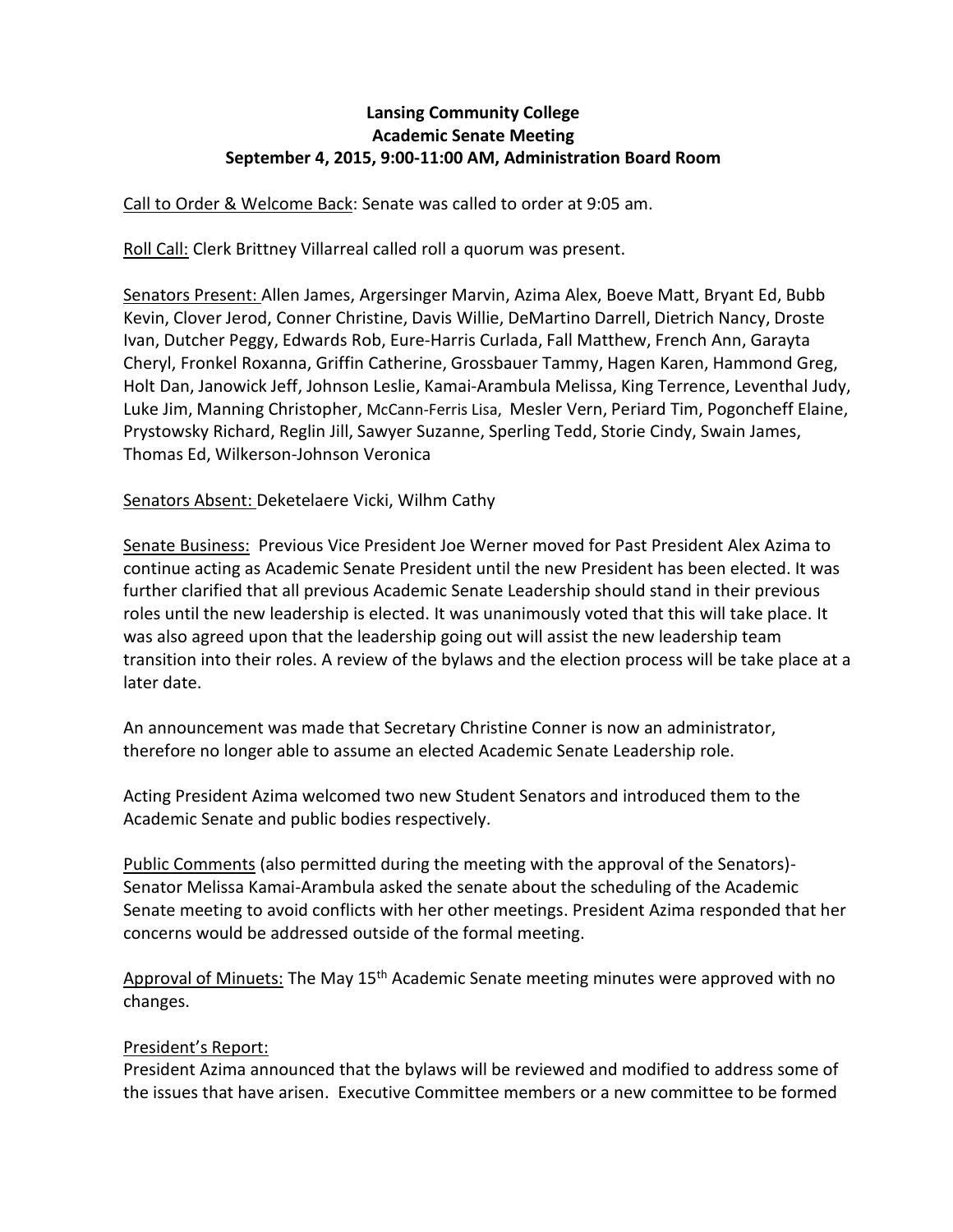will be assigned with the task of reviewing and recommending changes to the bylaws. After the assessment is complete, recommended changes will be brought to the Academic Senate for approval.

The Academic Senate Divisional Representation List that was originally formed was sent to campus deans for review and correction so that the list accurately reflects changes that have occurred within departments/divisions. The number of Academic Senators and divisional representation may change based on the corrections sent back.

President Azima announced that the Senate will be forming a small Concourse Committee to assess and recommend policies regarding Concourse, similar to what was done with D2L. If there are any Academic Senators interested in becoming part of the Concourse Committee please contact Senator Conner. Senator Luke suggested that the same Committee that works with Concourse should also address the issue of syllabi being consistent and in a central location.

The Academic Senate agreed that this was a good idea and will move forward with the suggestion.

The Committee for Assessing Student Learning (CASL) is a new committee that was formed over the summer. Two new Senators Peggy Dutcher and Lisa Ferris-McCann are co-chairs of this committee.

#### Provost's Report

Provost Prystowsky addressed the issue of syllabi being congruent with the master syllabi for courses and that all syllabi need to be located in a central location for reference.

Provost Prystowsky stated that continued effort needs to be made to ensure that information on current and ongoing projects up to date and available to LCC faculty, administration and staff.

Provost Prystowsky asked Senators to inform their departments about dual admissions agreements that are in the works with Michigan State University and Western Michigan University. It was emphasized that the dual enrollment agreements between LCC and the Universities will be program specific based on what the Universities are willing to accept. Not all courses or programs will be able to be able to participate in the dual enrollment agreements. There will be more updates given at a later date.

LCC applied and was accepted to be a part of the project *Committing to Equity and Inclusive Excellence: Campus-Based Strategies for Student Success* with the Association of American Colleges and Universities

Provost Prystowsky met with a group of faculty to re-evaluate how LCC organizes general education. The goal is to make general education more meaningful for students. Changes will be made by faculty utilizing information from AACC.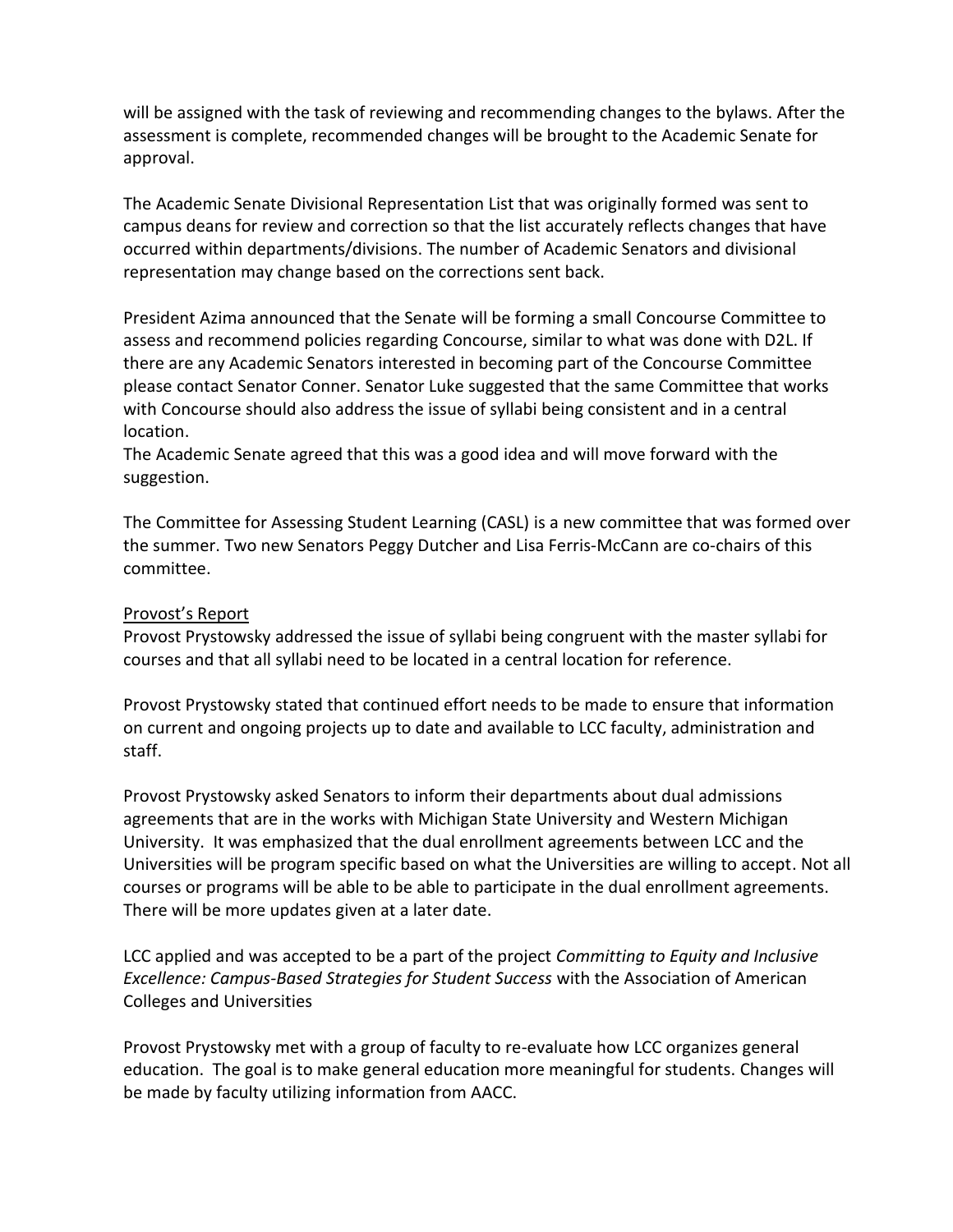September of 2017 is LCC's deadline for LCC faculty qualification compliance. Letters have and will continue to be sent to faculty that do not have proper documentation on file with the Human Resource Department. The new HR documentation qualification process will require that all applicants have their official transcripts sent to LCC by time of their interview, for part time faculty unofficial transcripts will be accepted for the interview but official transcripts will be required before being hired.

The LCC Director of Labor Relations & Organizational Development James Mitchell, indicated that electronic transcripts are preferred. Mr. Mitchell also clarified some technical questions.

 Provost Prystowsky stated that Eric Snider and Vicky Deketelaere are heading the work to evaluate faculty qualifications and ensure that qualification documentation is present. He assured all present that they are being very thorough to make sure the information they have is accurate and complete. He asked that people understand that they are reviewing a vast amount of information and the review will take a great length of time to complete. There was discussion on the process and meaning of the review.

# Election of New Officers

After much Senate and Public debate it was motioned by Senator Elaine Pogoncheff and seconded by Senator Rob Edwards that elections will be held on September 18<sup>th</sup> from 8am -11am in Dart Auditorium. Clerk Brittney Villarreal will have ballots for Academic Senate members to vote. There will be no electronic voting.

#### Nominations

- $\triangleright$  Jeff Janowick was nominated to run for President. There were no other nominations for the President.
- $\triangleright$  There were two nominations for Vice President, Tim Periard and Cindy Storie.
- $\triangleright$  Nominees for Academic Secretary were Christopher Manning and Melissa Kaplan-Arambula.

All Academic Senators that were nominated for a leadership position accepted the nominations. Following nominations each nominee gave a short speech on why they would like to be an elected official. It was clarified by Provost Prystowsky that outgoing leadership members will assist oncoming leadership in the transition.

# Other Reports, Announcements & Updates:

Guided Pathways—Senator Conner is the new Guided Pathways coordinator. Senator Conner also wanted to be sure that members were aware that she will be available to attend meetings and assist in any way possible to help with the Guided Pathways process. Senator Conner clarified that Guided Pathways is interconnected with the Curriculum Committee and the Committee for Assessing Student Learning (CASL). She asked that all Senators pass along